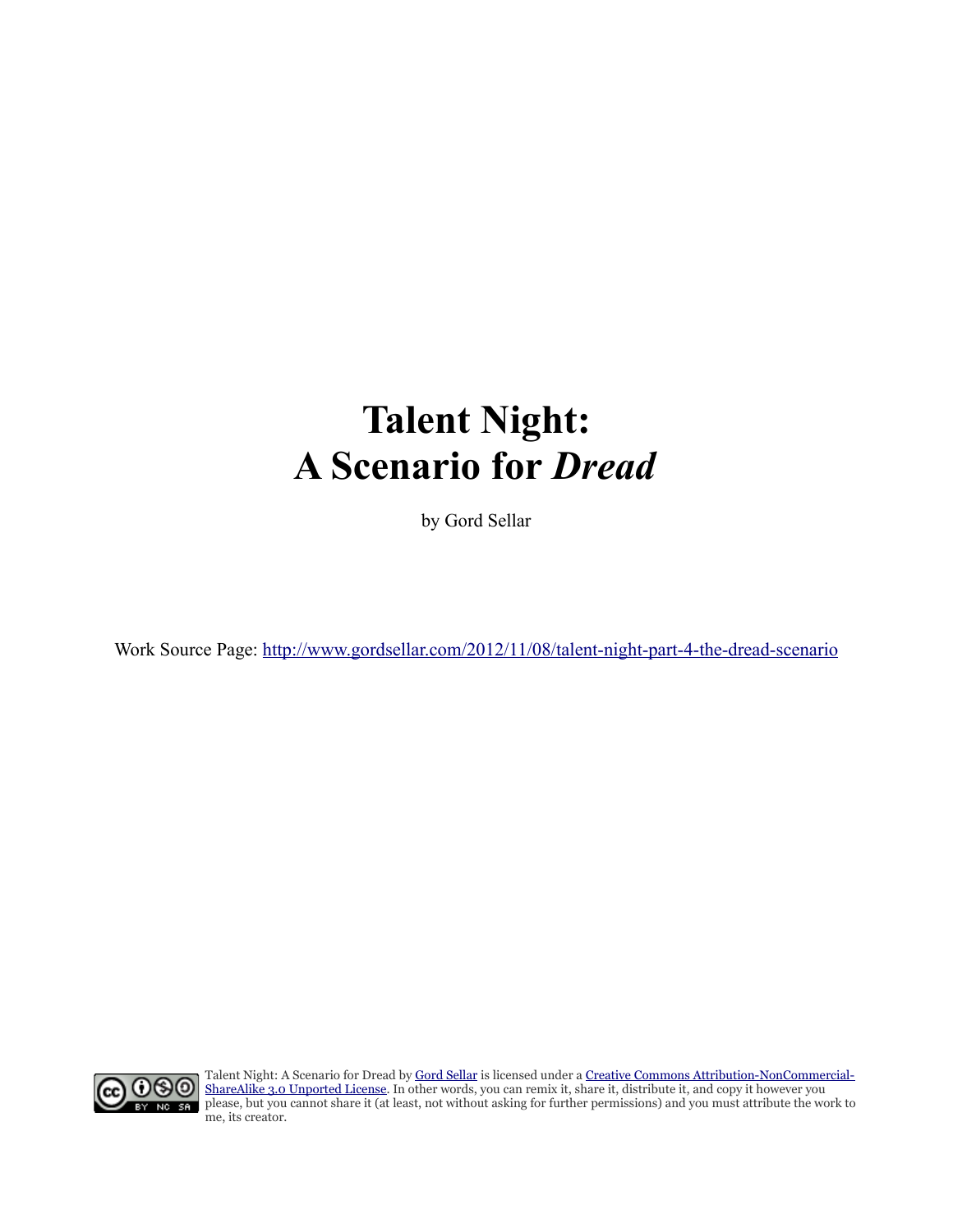## **Talent Night: A Dread Scenario by Gord Sellar**

*All that time working with kids, and yet somehow you've forgotten what it was like to be one of them...*

This is a Dread scenario for up to six players. The characters are a collection of adults who all work at the same middle school. They have known one another for a while, though they are of differing degrees of closeness. Each teacher has a dark secret of some sort, whether something related to work, or related to their own childhood. They must cooperate in order to survive the night, at which point they may be lucky enough to find a way to safety.

In the wake of a shocking mass suicide pact at the middle school, the childrens' horror, grief, and terror has shattered the veil between our world and the myriad outer realities where terrifying powers dwell. The children's bodies have been claimed as conduits by sentiences from those other realities, to be used in balancing the scales of this universe, exacting revenge for the wronged children... or, perhaps, simply inflicting mayhem. Once play begins, the children are no longer "human": they have transcendent powers, supernatural strength, the ability to generate illusions, and so on.

The teachers and staff who make up the group of characters have a range of relationships, which complexify their interactions and add layers of conflict, cooperation, dependency, and connection between them as characters.

Prior to filling out the questionnaires, players should be told the basic setup of this scenario, and no more. Essentially, they are all middle-school employees, and tonight is Talent Night at the school. A few months ago, a group of 7th graders committed suicide on school grounds, and their discovery was a major local scandal in the town. It was a major event for a few weeks, but then school administration and the school board decided it was time to move on. Therefore, the annual Talent Night was not canceled. Instead, the Principal insisted on making the Talent Night into a sign to the rest of the world that the school had recovered, that things were going fine, that there was no problem and everyone had moved on. Nonetheless, there remained lingering sense among the faculty and staff, even through the hectic preparations of the last month or so.

Finally, the big night is here: it's Talent Night, and the school auditorium is packed with families, many of whom are just as eager as the school board to move on. The air is thick with tension, and the lights come down: the show is about to begin.

#### **If the Tower Collapses**

In this scenario, there are a multitude of possibilities for what can happen if the tower collapses.

For one, the children, now conduits for transcendent powers, can simply tear an adult to pieces. This death would be quick, violent, and bloody.

However, this is not all the transcendences can do: they can also drag the teacher off to a helldimension wherein they experience a balancing repercussion for their own dark secret crimes or misdeeds.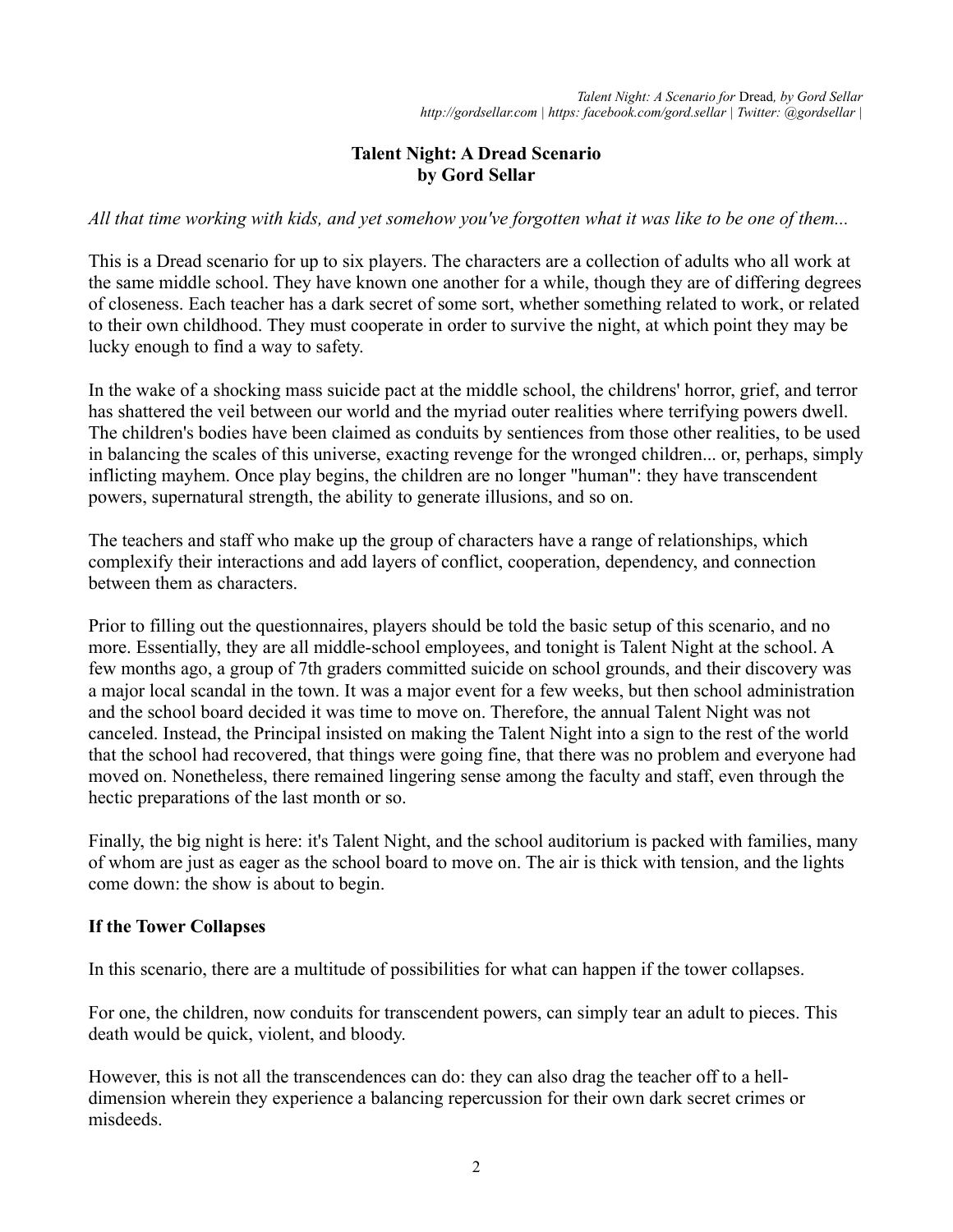Another possibility is that the adult--especially one whose crimes are minor--joins the ranks of the conduits, enacting vengeance against other adults... though any adult who is a personal antagonist for him or her

However, the dominant theme here is the issue of bullying, and the complicity of adults in the school system with bullying that goes on, if not as active bullies, then as people who allow such horrors to occur.

# **Themes**

This scenario is dependent on three themes:

- Survival
- Confrontation
- Comprehension

Characters must struggle and flee to **survive** each onslaught by the Transcendences. They may use their surroundings--but must deal with the difficulty of the school being weirdly altered by the Transcendences. They can find objects normal in middle schools, as well as objects from their own memories in high school, to fight against the Transcendences. They will also need to try figure out whether they can reconcile themselves to killing the conduits--the children who are students at their school--in order to survive.

The **confrontations** of the characters face should emerge slowly over the length of play. Each character is in some way complicit with the state of affairs that led to the children's group suicide, as well as the ongoing misery of many other children, and each character has a dark secret he or she would not like to have revealed to the others... and yet, these revelations are inevitable, and will take place in sequence, in the form of children enacting or embodying the adult's darkest secret in as literal a manner as possible. The characters' prior refusal to act, or their own actions, constitute important contributing factor to this horrible event: they are, in some way, complicit with the suicides. As the story proceeds, their crimes or misdeeds will become apparent to other teachers, and they will have to face and deal with their own human failings and the consequences of those failings.

Finally, the characters find themselves in a radically different setting than they believed they were in. They must struggle to understand what is happening, and why, as well as what they can do to stop it, escape it, or survive it. **Comprehension** is a key theme necessary to their survival.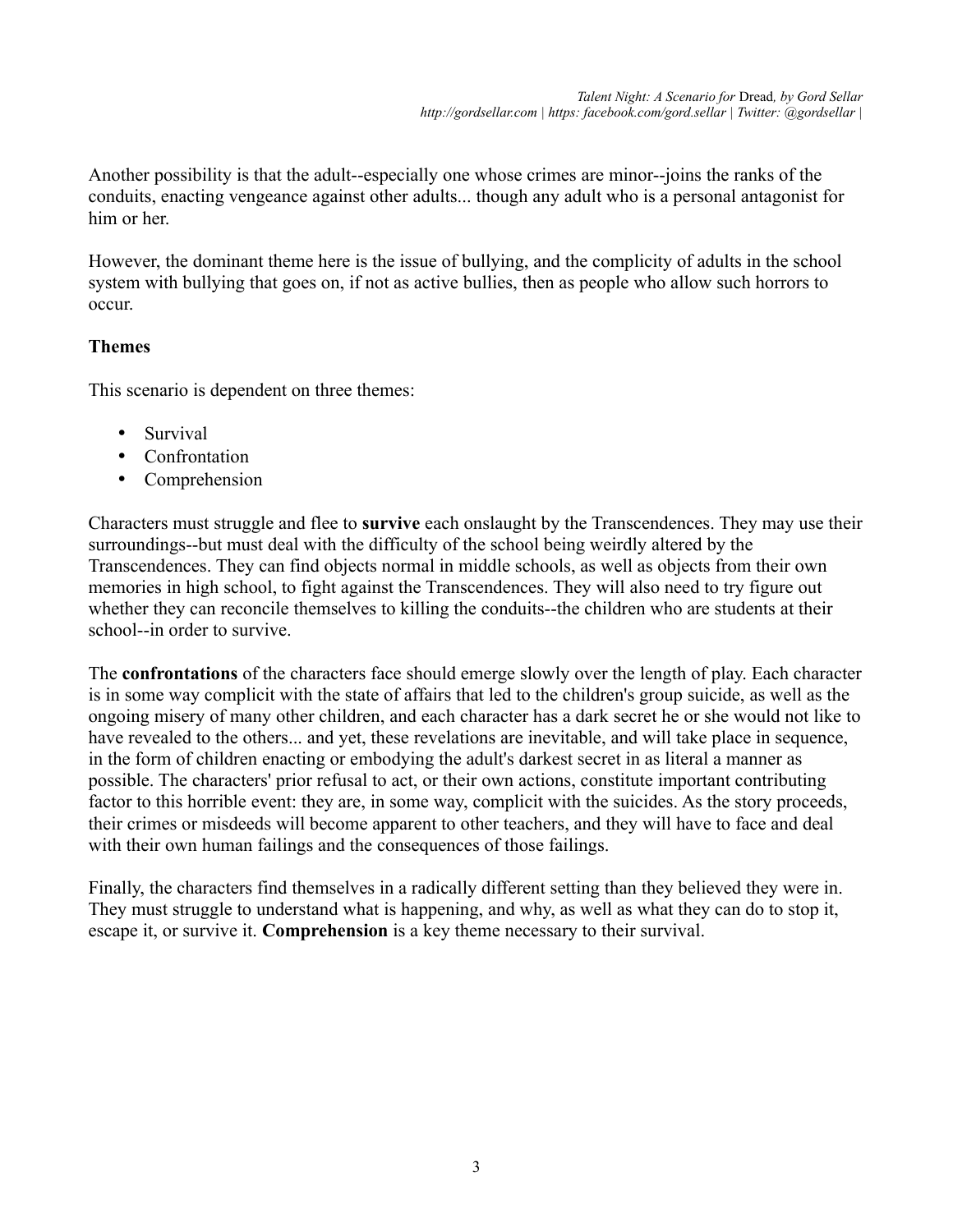# **STORY PROCESS:**

There are three acts to this story:

**1. The Collapse:** The characters experience the breakdown of the Middle School Talent Night, the kids are transfigured, and generally the shit hits the fan.

While encounters depend on the characters actions, they will inevitably experience the following events:

**1. The Talent Night Collapses.** Things go bad rather rapidly in the middle of a musical number that is being performed by an outgoing, popular student named Peggy Smith: children begin levitating, transforming, violently attacking, as physical disturbances in the school's structure (or a gas leak) begin to occur... Everyone ends up having to make at least two or three pulls to get out of the auditorium alive, and doing so may cost them some guilt-inducing actions, such as trampling weaker people, or forcing their way ahead of panicked families. (Theme: *Survival*.)

**2. The Flight.** Characters must escape the immediate threat that the auditorium represents; when they emerge, they will but realize that they're not in the school they were in a few minutes ago. The area outside the school can also be rendered inaccessible, to prevent escape: perhaps the fleeing parents flood out the main exit of the school, only to burst into horrible flames as soon as they get out the door. Once free of the audtorium, the characters will need to seek out spaces that are, at least temporarily, safe. (Theme: *Survival*.)

**3. Finding Their Way:** The characters are in an unfamiliar and hostile terrain. Figuring out the layout of the school and managing to find the resources they need (weapons, for example) that they need in order to survive the night will require them to develop a comprehension of their physical situation, if not the unfolding supernatural nature of it. (Theme: *Comprehension*.)

**2. The Trial by Hunt:** The characters are pursued by the transfigured children through the halls of the (also transfigured) school, out into the school grounds and beyond if necessary. This can be very creepy-crawling, or spatterpunk, or whatever the group and GM want. Along the way, the material generated by the character questionnaires is used to construct personalized mise-en-scènes in which several characters--likely those with the darkest secrets--are forced to confront their moral crimes.

**1. The Pack:** Roving bands of violent, cannibalistic, transfigured middle-schoolers in monstrous form wander the school. Encounters with them are potentially deadly; to up the creep factor, scouts can be encountered first. (Theme: *Survival*.)

**2. Mrs. Halpern/Mr Hendricks:** The nerdy History teacher, herself/himself bullied severely as a child, seems to have been involved in setting off the events at the school. Halpern/Hendricks is now patrolling the hallways, surrounded by a small batallion of ghostly middle-schoolers; they get is glimpsed, run into maybe, but always seem to escape. It is in the presence of Halpern/Hendricks that the Confrontation events sometimes occur. (Theme: *Survival, Confrontation,* or *Comprehension* -- or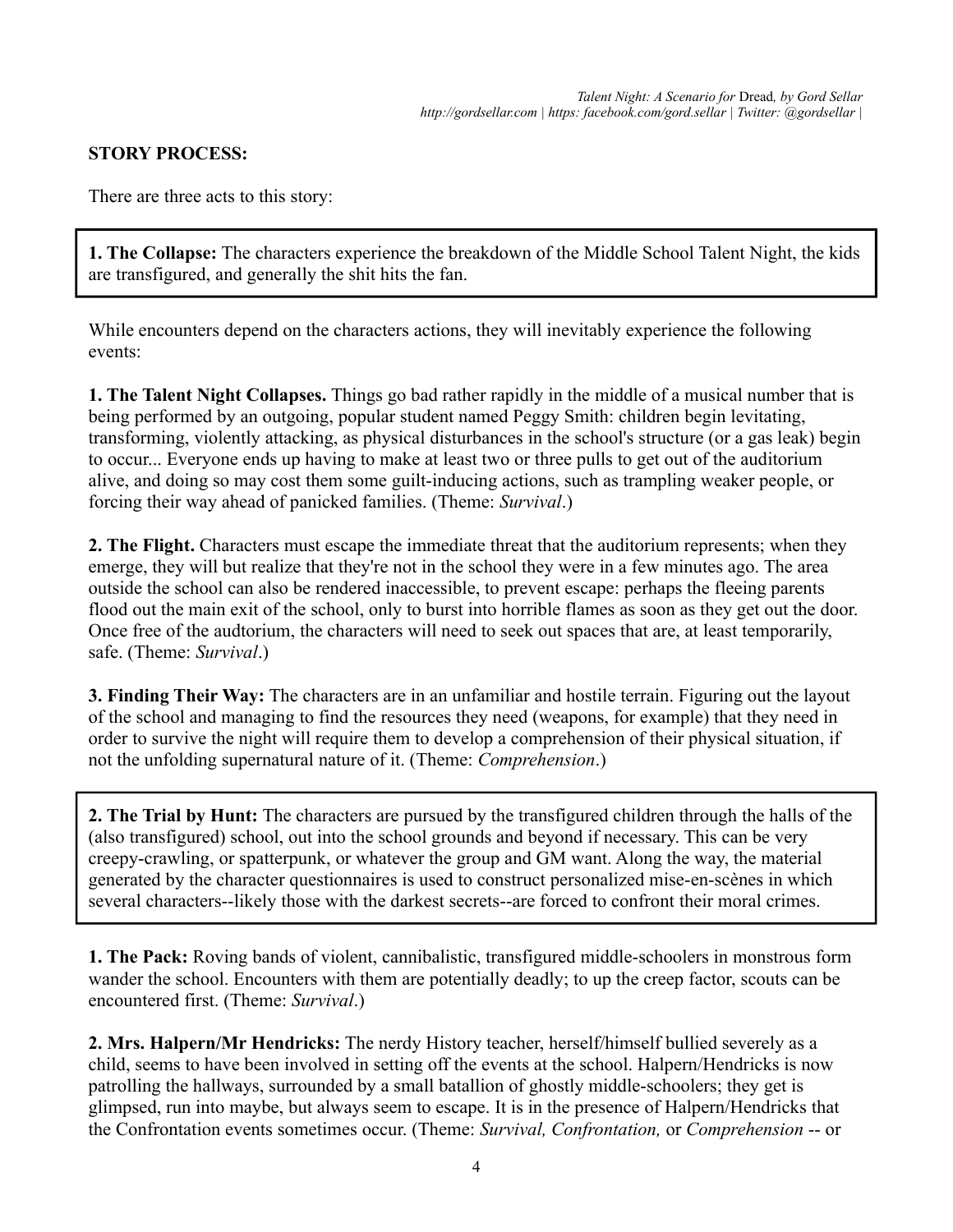any combination thereof.)

**3. The Body:** The characters encounter the body of one or more of the children from the group suicide. The body should be of a child toward whom one character acted wrongly. It is inanimate at first, but eventually attacks, is transformed, and so on. The attacks can be verbal/psychological, as well as physical. (Theme: *Survival, Confrontation,* or *Comprehension* -- or any combination thereof.)

**4. The Trap, and Other Dangerous Spaces.** A room, space, or hallway is a deathtrap. Characters may pull to detect, but only if they elect. Once inside, several pulls will be necessary to get out. Similarly, other locales can be dangerous spaces: the school swimming pool, the sports field out back, the gym... (Theme: *Survival* or *Comprehension* -- or both.)

**5. Equipment Spaces:** the school gym's equipment locker will have potential weapons, as will science labs. These spaces will not be empty, however, not will the gaining of equipment always be easy. Some life-threatening attacks or confrontations must occur. Can combine with #4, the Trap, or with #3, The Body. The characters will have to earn their equipment through pulls from the tower. (Theme*: Confronation*, and *Survival*.)

**6. Professor Halpern/Hendricks' office:** On first examination, it seems like any department-head's private office. Characters entering this room will be able (after pulling to search carefully) to find signs of some kind of magical ritual: internal organs partially burned in a brazier, what look like spellbooks scattered around the flood behind the desk, and so on. (Theme: *Comprehension.*)

**3. Sentencing:** The characters have stood metaphysical trial for their ethical crimes. The collective, spiritual trial is over, and now sentencing is meted out to the survivors.

**1. Driving to the Endgame:** The characters are driven toward the locale of the endgame of this incident: the site where the mass student suicide took place. The characters can be driven there by Halpern/Hendricks, by a nameless horde of monstrous children, by a fire, or whatever. Characters can opt to avoid this call, but will do so only at fierce resistance by Halpern/Hendricks and the roaming packs of children. (Theme: *Survival*.)

**2. Endgame 1:** Those players who are driven to the site of the suicide, or who choose to go there, are confronted by the apparent ghostly presence of the children who committed the mass suicide. There, they confront their own complicity with the situation, to determine whether they can survive their guilt. Characters failing in this confrontation die or lose their minds. (Theme: *Confrontation and Comprehension*.)

**3. Endgame 2:** Characters who somehow manage to avoid being driven to the site of the suicide will confront Halpern/Hendricks in a final, terrifying battle, fought with whatever they can find: gym equipment, torture equipment strewn about in horrifyingly transformed classrooms, fire extinguishers, and so on. Should they manage to kill Halpern/Hendricks, the link to the transcendent world is severed. This outcome allows to survive the night without dying in Endgame 1 conclusion--and it is the only way they can survive: given enough time, they will eventually succumb to a tower collapse. (Theme: *Survival* and *Confrontation*.)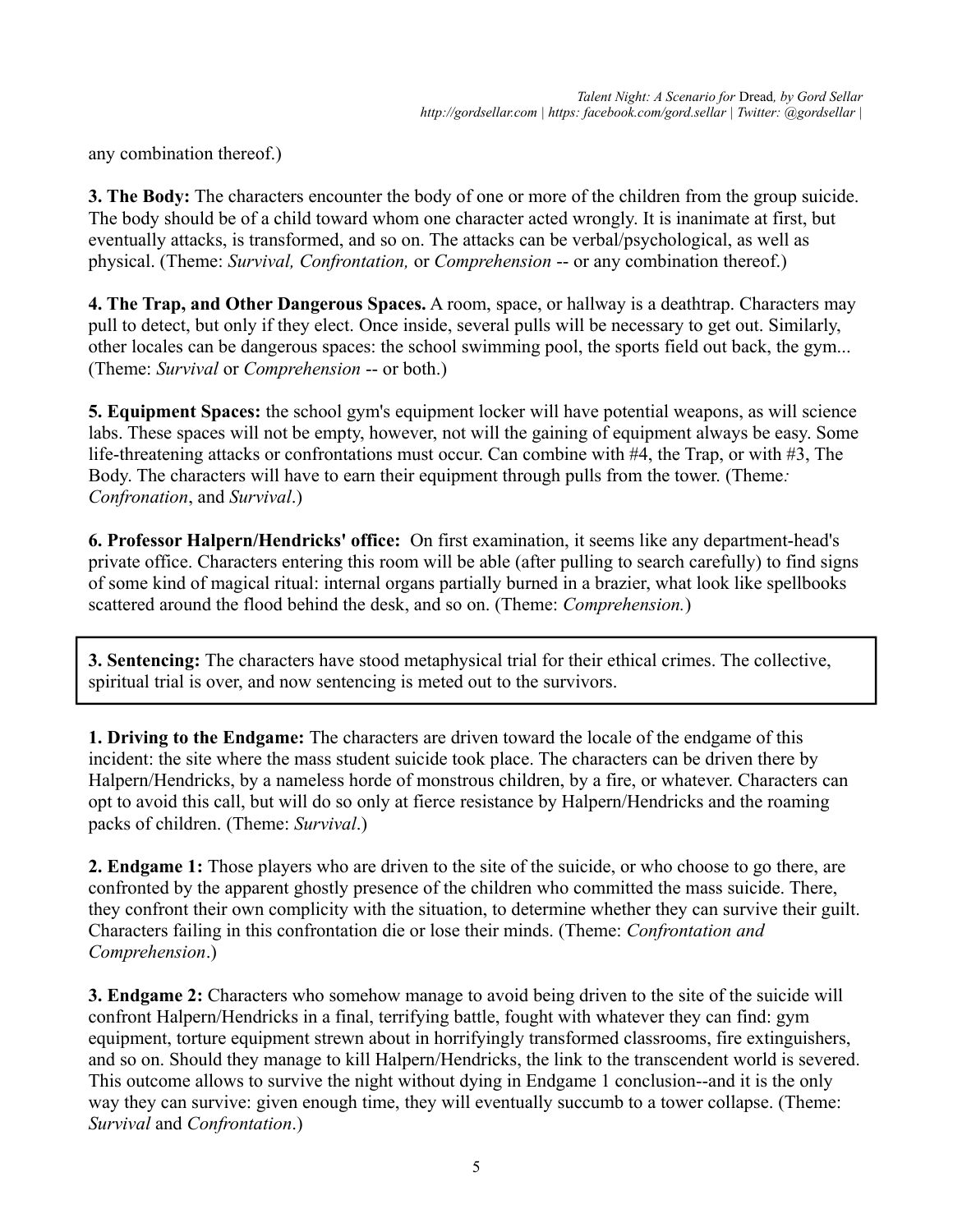## **Characters:**

**The Principal:** rushed the recovery over the suicides over worry s/he will lose the job. Isn't particularly interested in the school, or in children. Was a slacker through college, and cheated a lot; probably doesn't belong in (or believe in) the education system at all, but is a good smooth-talker. Is always short of money for a reason the player will determine.

**The Biology Teacher:** Is indeed something of an adult bully, with a well-concealed streak of prejudice. Is recovering from an addiction, and secretly enjoys watching kids squirm during dissections, specifically picking individual kids--including several of those who killed themselves--to demonstrate the dissections in front of the class. Knows about the Gym Teacher's Big Dark Secret but doesn't particularly care.

**The Gym Teacher:** A typical jock, but with those characteristics tempered by a strong religious belief. The Gym Teacher actually told some of the students to kill themselves once, sarcastically, in class. The Gym Teacher had an affair once with a high school student, but it was covered up and the Gym Teacher was transferred to this school. Is obsessed with one sport in particular, but has never been very good at that sport. In good physical shape. Is terrified of going to hell someday.

**The Librarian:** Is married to one of the other characters, but having an affair with a different character. The librarian experienced bullying as a child, and also visited retribution on bullies in a terrible, powerful way-- becoming a bully in the process. The librarian often saw the children (those who later committed suicide) in the library at noon, and but never spoke to them.

**The School Nurse:** This job was the second choice, and is unsatisfying. The school nurse was ugly as a child, and picked on, and is desperate for approval. Distrusts one of the other characters, who is reminiscent of a bully from childhood. Is gifted with a mild touch of telepathy and precognition.

**The Guidance Counselor:** Has hated one of the other characters for years, ever since some incident at the faculty Xmas party. Had an abusive parent, and grew up to be one. Is now divorced with no visitation rights to the child, and is very, very lonely. Spends a lot of time in the office, obsessing over one student in particular who is reminiscent of the guidance counselor's own child. Is in charge of the talent show.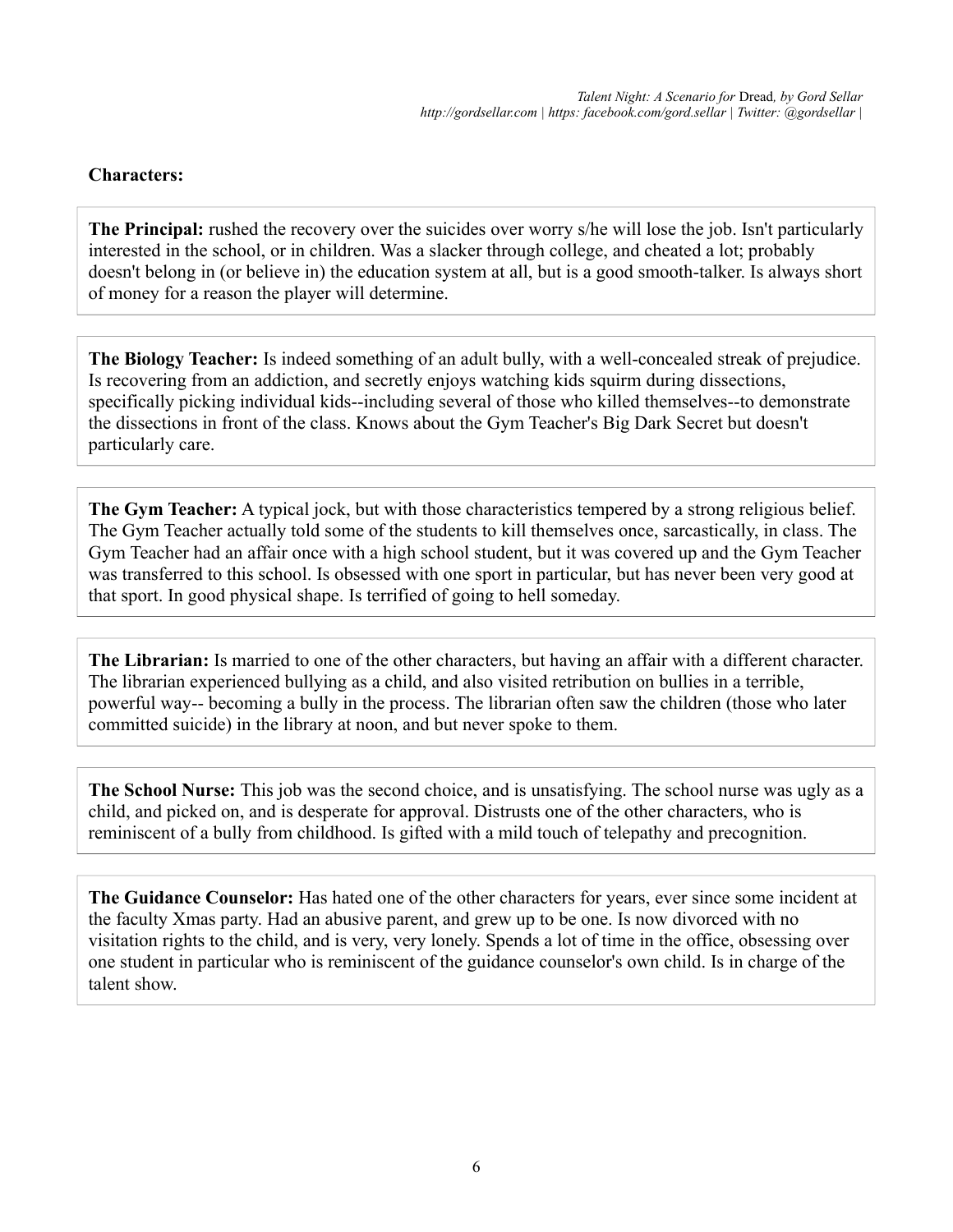#### **The Principal: Questionnaire**

1. You rarely talk to your ex since he/she left town: what's the one thing you do still, occasionally, talk to one another about?

2. Are you still worried that the student suicides may cost you your job?

3. What's the one thing you've never smooth talked your way out of?

4. You've always been bad with money, because...

5. Back in college, a night spent studying was a night wasted. You'd much rather be doing what?

6. In your fantasy about destroying the school, which method of destruction do you use?

7. Which of your employees (in the group) do you absolutely hate?

8. When everything goes to hell, what makes you smile and feel a little hope?

9. What was your favorite method of cheating back in college?

10. A few years ago, your youngest sibling disclosed a secret to your family. What was the secret, and what was your reaction?

11. On a cold winter night, your favorite thing to do is?

12. How have you always imagined you would die?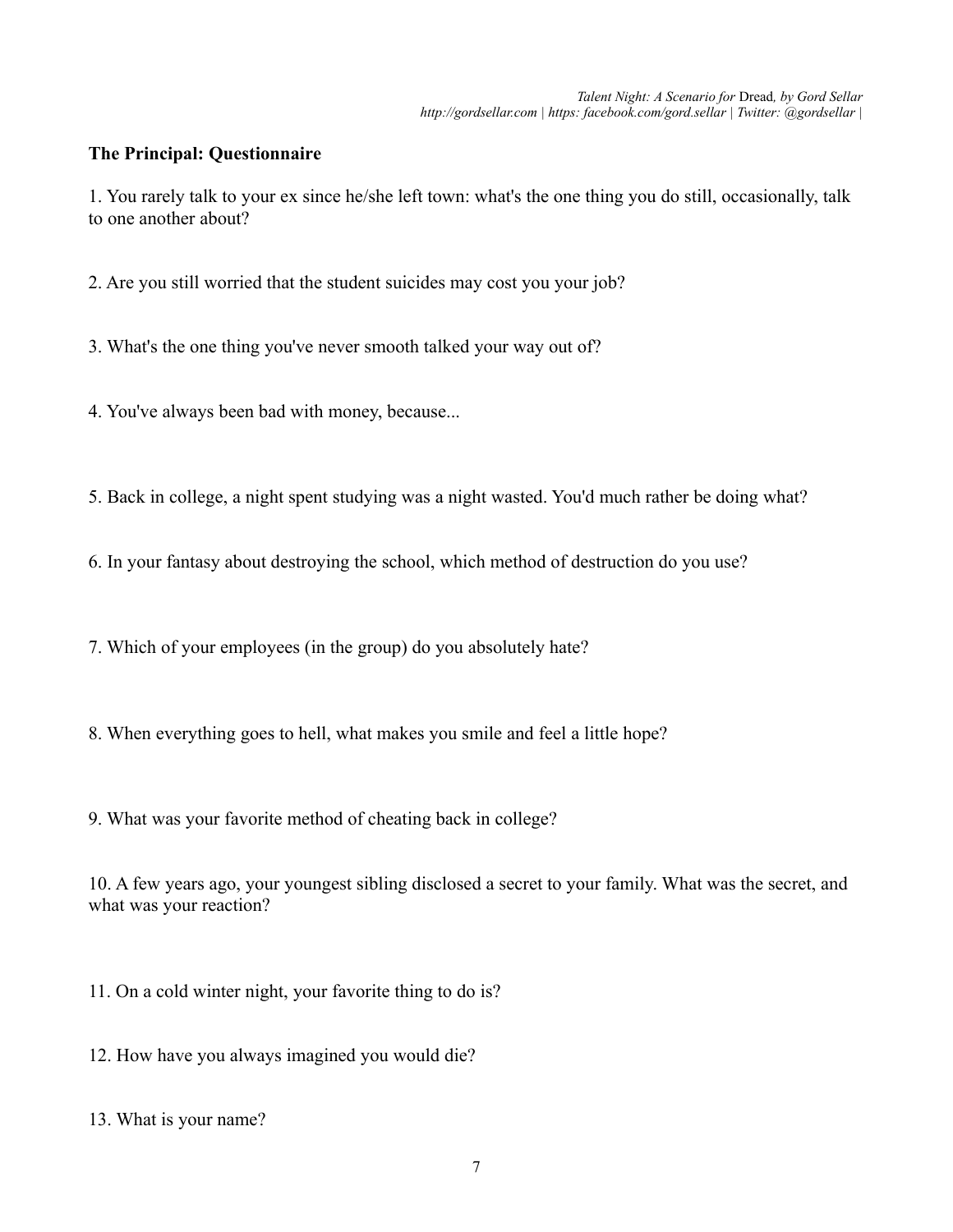#### **The Biology Teacher: Questionnaire**

1. What kind of a town did you grow up in?

2. Which group of people do you hate with a burning passion, because they keep whining and crying about their civil rights?

- 3. What do you usually eat for breakfast?
- 4. When was the last time you had sex?
- 5. What was the feeling that surprised you, six months after your wife died of leukemia?
- 6. Which kind of student do you hate to have in your class?
- 7. Why does it please you so much to see kids squirming when it's frog-dissection time in class?
- 8. What's the one vice you can't help but indulge in, no matter how hard to resist the urge?
- 9. Where's your favorite place to spend your ten minutes of free time between classes?
- 10. How did you find out about the Gym Teacher's Deep Dark Secret, and how do you feel about it?
- 11. What's your favorite part of the day?

12. What is the name of the daughter, and why do you think she ran away from home three years ago, never to be seen again?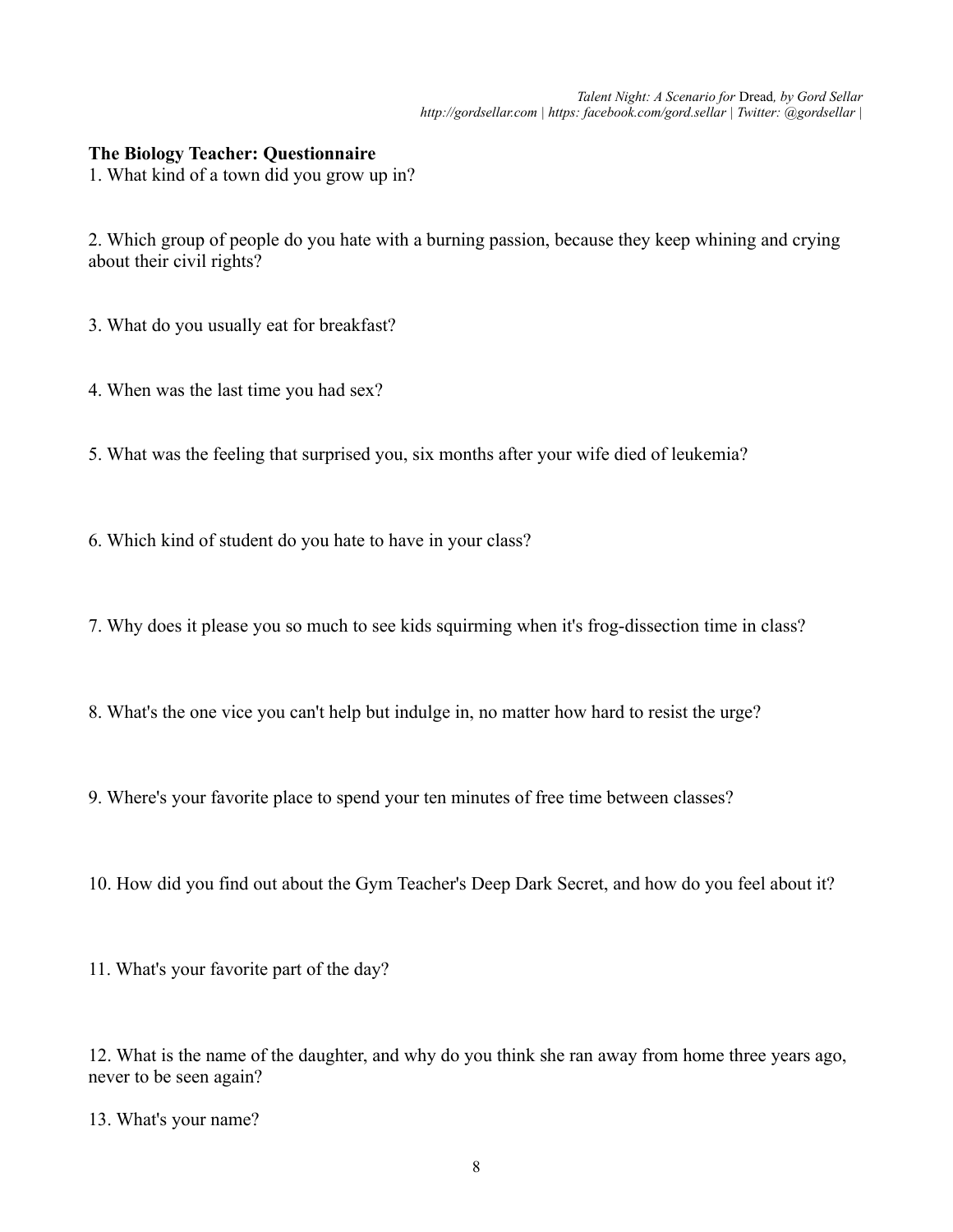## **The Gym Teacher: Questionnaire**

- 1. How do you stay in such great shape?
- 2. What's your favorite restaurant in town?
- 3. Ultimately, what was the core of your family's problems when you were growing up?
- 4. Where do you avoid sitting in church on Sundays?
- 5. With which sport are you obsessed?
- 6. What is your favorite passage in the Bible?
- 7. Why have you always feared that you would go to hell someday?
- 8. What kind of car do you drive?

9. How do you live with yourself knowing one of the kids who committed suicide was in your class, and you told him to kill himself?

10. What was the name of the student you had an affair with?

- 11. What time do you usually wake up in the morning?
- 12. What is your relationship with your mother like?
- 13. What's your name?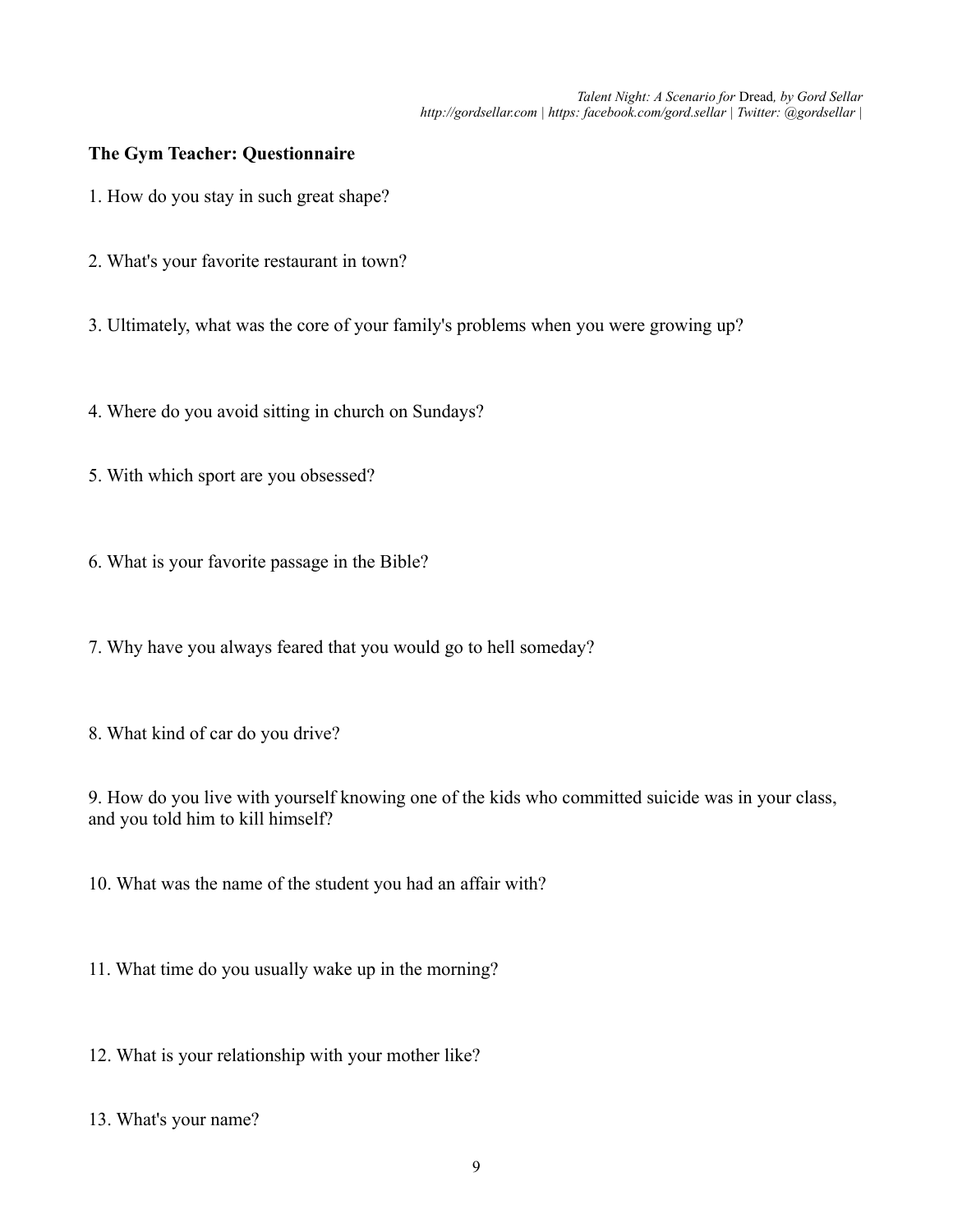#### **The Librarian: Questionnaire**

- 1. What was your favorite book as a child?
- 2. What is your favorite kind of music?
- 3. How do you travel to school on workdays?
- 4. Which parent do you blame more for you childhood problems?
- 5. With whom (among the other characters) are you cheating on your spouse?

6. Do you believe in ghosts?

7. What's your happiest memory from your whole life?

8. Do you believe two people can really, truly understand one another?

9. When you took excessively brutal revenge on the bully who made your life miserable in middle school, why did your feelings surprise you?

10. What do you call your lover when you are alone in private?

11. Why did you never end up talking to any of the kids involved in the suicide pact, even when they came to the library?

12. What is the one food you cannot stand the taste of?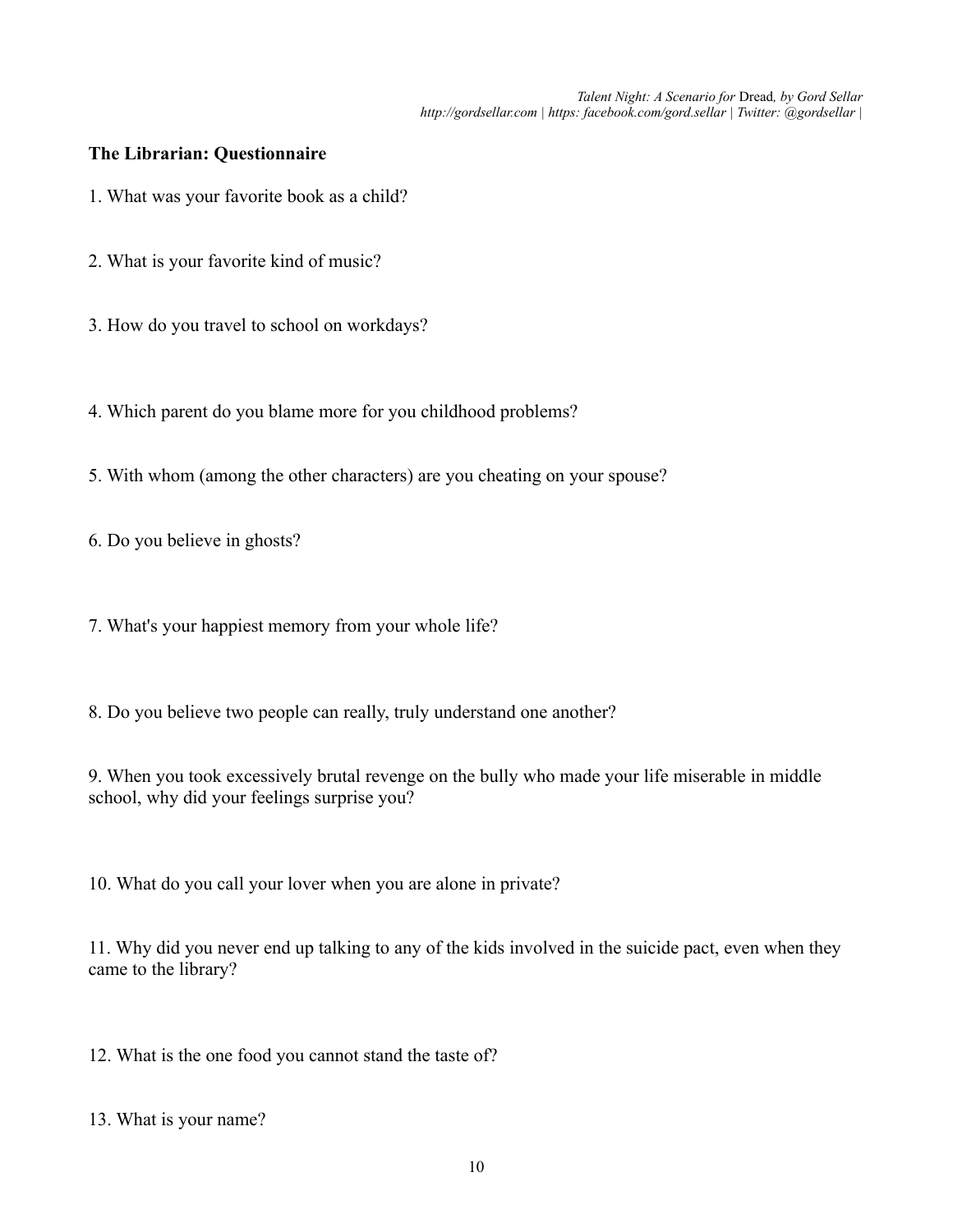## **The School Nurse: Questionnaire**

1. What job did you *really* want to do someday, when you were a child?

2. Do you prefer cold weather, or hot weather?

3. Finish this sentence and explain why you think so: People who believe in God are just ...

4. How long did it take you to get over your fear of needles and blood?

5. How does your desperation for approval manifest in your daily life?

6. You might have had a better childhood and been bullied less if only what?

7. Which of the other characters have you never quite trusted, but always admired, and why?

8. How did you lose your virginity?

9. What's the strangest thing you've ever eaten?

10. How did you discover your mild psychic powers of telepathy and precognition?

11. To where do you dream of traveling, though you've never been there before?

12. What's the first thing you think of when you drive past your parents' home?